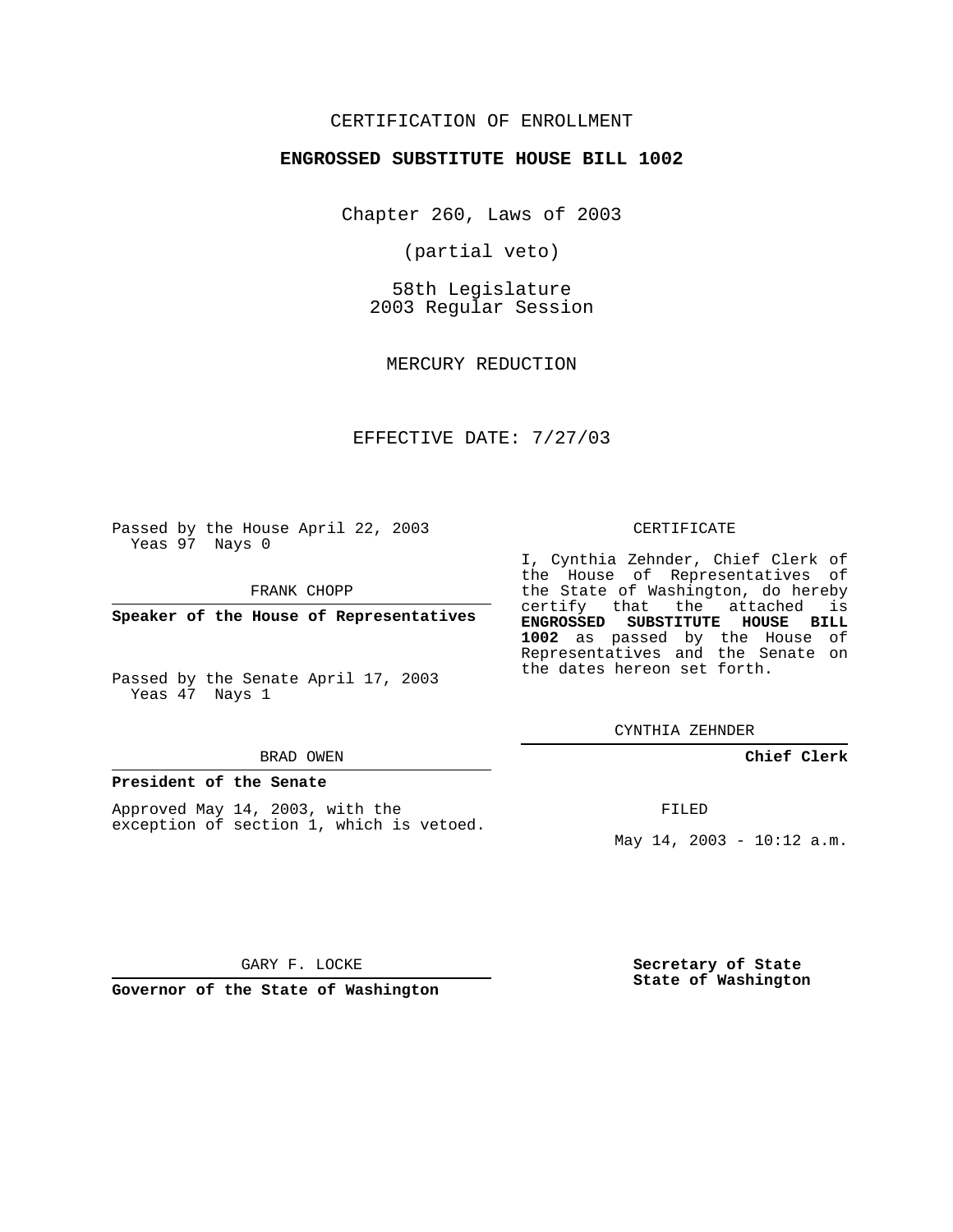# **ENGROSSED SUBSTITUTE HOUSE BILL 1002** \_\_\_\_\_\_\_\_\_\_\_\_\_\_\_\_\_\_\_\_\_\_\_\_\_\_\_\_\_\_\_\_\_\_\_\_\_\_\_\_\_\_\_\_\_

\_\_\_\_\_\_\_\_\_\_\_\_\_\_\_\_\_\_\_\_\_\_\_\_\_\_\_\_\_\_\_\_\_\_\_\_\_\_\_\_\_\_\_\_\_

## AS AMENDED BY THE SENATE

Passed Legislature - 2003 Regular Session

# **State of Washington 58th Legislature 2003 Regular Session**

**By** House Committee on Fisheries, Ecology & Parks (originally sponsored by Representatives Hunt, Berkey, Cooper, Romero, Linville, Chase, Kagi, Wood, Simpson, Morrell, Rockefeller, Ruderman, Fromhold,<br>Dickerson, Conway, Kessler, Cody, Jarrett, Veloria, O'Brien, Dickerson, Conway, Kessler, Cody, Jarrett, Veloria, O'Brien, Campbell, McDermott, Clibborn, Sullivan, Nixon, McIntire, Lantz, Moeller and Hudgins)

READ FIRST TIME 02/13/03.

 1 AN ACT Relating to mercury reduction and education; adding a new 2 chapter to Title 70 RCW; creating a new section; and prescribing 3 penalties.

4 BE IT ENACTED BY THE LEGISLATURE OF THE STATE OF WASHINGTON:

 *\*NEW SECTION. Sec. 1. The legislature finds that the protection of the environment is of utmost importance to ensuring the health and safety of the citizens of the state of Washington. The legislature further finds that fish caught commercially and recreationally provide an important element in a healthy diet, and that the fish caught in Washington waters need to be protected from any sources that might impact the healthfulness of consuming such fish. The legislature further finds that species caught in our region are safe for citizens* 13 *to eat.*

14 *Therefore, the legislature intends to take all measures necessary* 15 *to ensure that fish caught within our state's waters continue to be* 16 *safe from any degrading influences. \*Sec. 1 was vetoed. See message at end of chapter.*

17 NEW SECTION. **Sec. 2.** The definitions in this section apply 18 throughout this chapter unless the context clearly requires otherwise.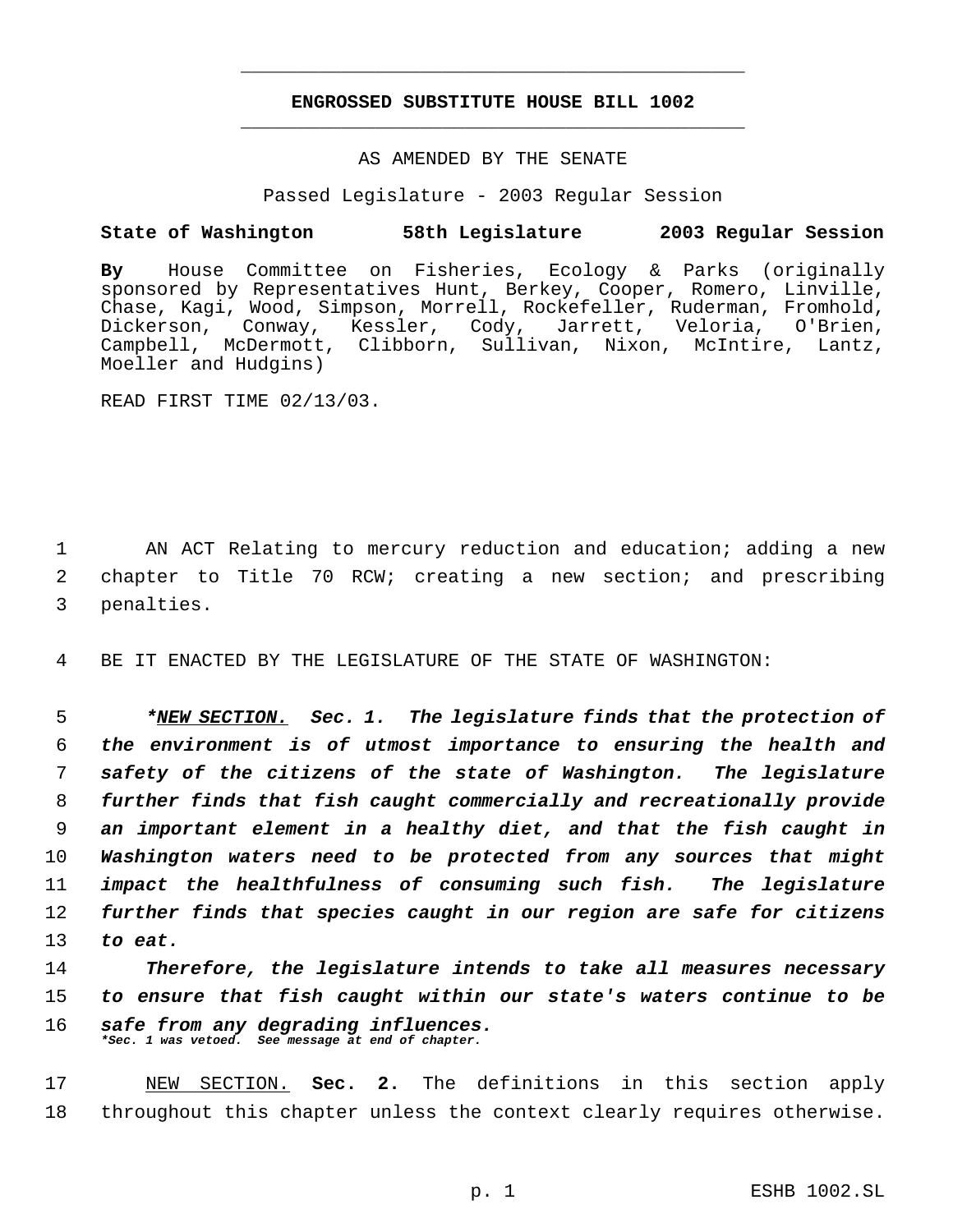(1) "Automotive mercury switch" includes a convenience switch, such as a switch for a trunk or hood light, and a mercury switch in antilock brake systems.

(2) "Department" means the department of ecology.

(3) "Director" means the director of the department of ecology.

 (4) "Health care facility" includes a hospital, nursing home, extended care facility, long-term care facility, clinical or medical laboratory, state or private health or mental institution, clinic, physician's office, or health maintenance organization.

 (5) "Manufacturer" includes any person, firm, association, partnership, corporation, governmental entity, organization, or joint venture that produces a mercury-added product or an importer or domestic distributor of a mercury-added product produced in a foreign country. In the case of a multicomponent product containing mercury, the manufacturer is the last manufacturer to produce or assemble the product. If the multicomponent product or mercury-added product is produced in a foreign country, the manufacturer is the first importer or domestic distributor.

 (6) "Mercury-added button-cell battery" means a button-cell battery to which the manufacturer intentionally introduces mercury for the operation of the battery.

 (7) "Mercury-added novelty" means a mercury-added product intended mainly for personal or household enjoyment or adornment. Mercury-added novelties include, but are not limited to, items intended for use as practical jokes, figurines, adornments, toys, games, cards, ornaments, yard statues and figures, candles, jewelry, holiday decorations, items of apparel, and other similar products. Mercury-added novelty does not include games, toys, or products that require a button-cell or lithium battery, liquid crystal display screens, or a lamp that contains mercury.

 (8) "Mercury-added product" means a product, commodity, or chemical, or a product with a component that contains mercury or a mercury compound intentionally added to the product, commodity, or chemical in order to provide a specific characteristic, appearance, or quality, or to perform a specific function, or for any other reason. Mercury-added products include, but are not limited to, mercury thermometers, mercury thermostats, and mercury switches in motor vehicles.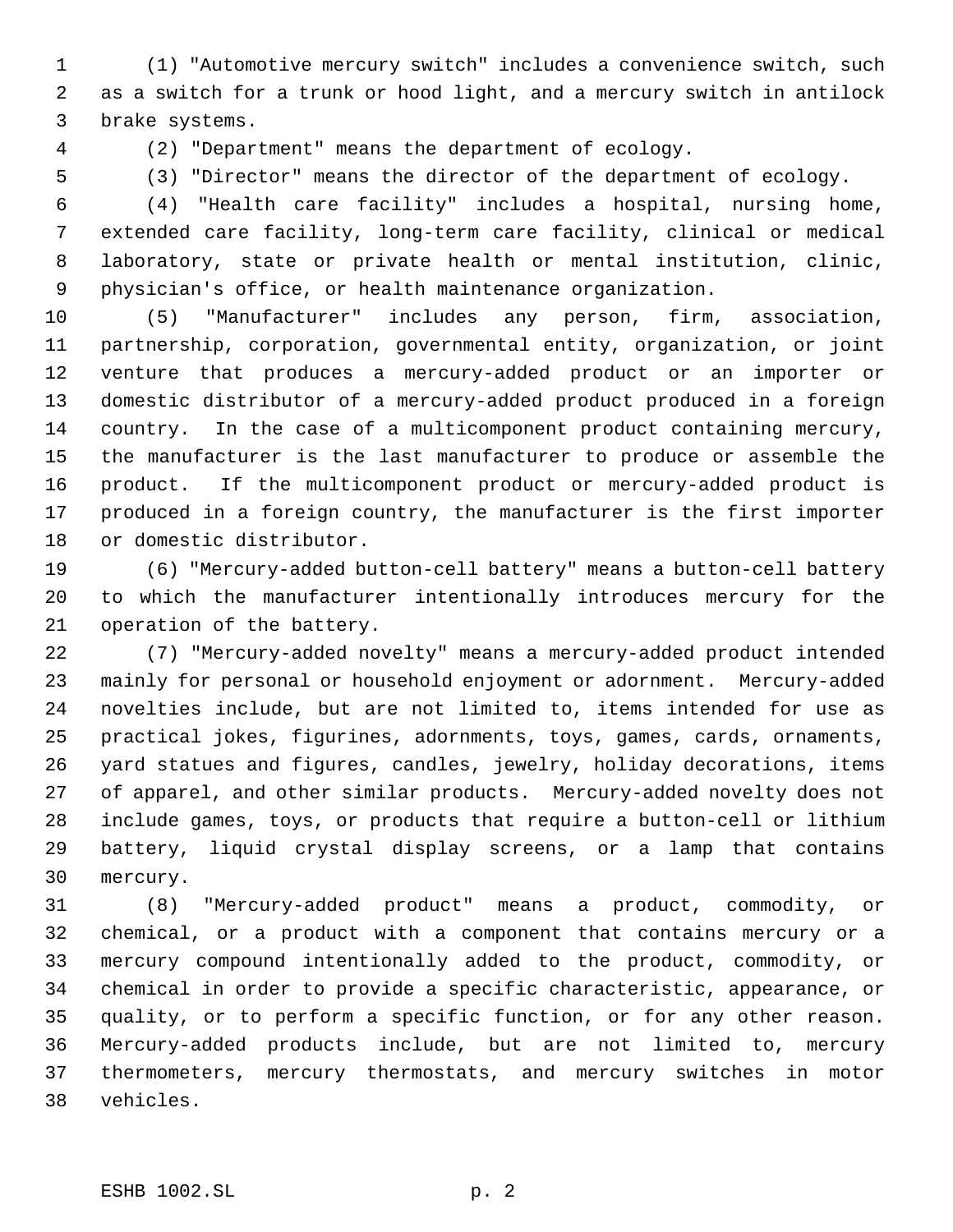(9) "Mercury manometer" means a mercury-added product that is used for measuring blood pressure.

 (10) "Mercury thermometer" means a mercury-added product that is used for measuring temperature.

(11) "Retailer" means a retailer of a mercury-added product.

 NEW SECTION. **Sec. 3.** (1) Effective January 1, 2004, a manufacturer, wholesaler, or retailer may not knowingly sell at retail a fluorescent lamp if the fluorescent lamp contains mercury and was manufactured after November 30, 2003, unless the fluorescent lamp is labeled in accordance with the guidelines listed under subsection (2) of this section. Primary responsibility for affixing labels required under this section is on the manufacturer, and not on the wholesaler or retailer.

 (2) Except as provided in subsection (3) of this section, a lamp is considered labeled pursuant to subsection (1) of this section if the lamp has all of the following:

 (a) A label affixed to the lamp that displays the internationally 18 recognized symbol for the element mercury; and

 (b) A label on the lamp's packaging that: (i) Clearly informs the purchaser that mercury is present in the item; (ii) explains that the fluorescent lamp should be disposed of according to applicable federal, 22 state, and local laws; and (iii) provides a toll-free telephone number, and a uniform resource locator internet address to a web site, that contains information on applicable disposal laws.

 (3) The manufacturer of a mercury-added lamp is in compliance with the requirements of this section if the manufacturer is in compliance with the labeling requirements of another state.

 (4) The provisions of this section do not apply to products containing mercury-added lamps.

 NEW SECTION. **Sec. 4.** The department of health must develop an educational plan for schools, local governments, businesses, and the public on the proper disposal methods for mercury and mercury-added products.

 NEW SECTION. **Sec. 5.** A school may not purchase for use in a primary or secondary classroom bulk elemental mercury or chemical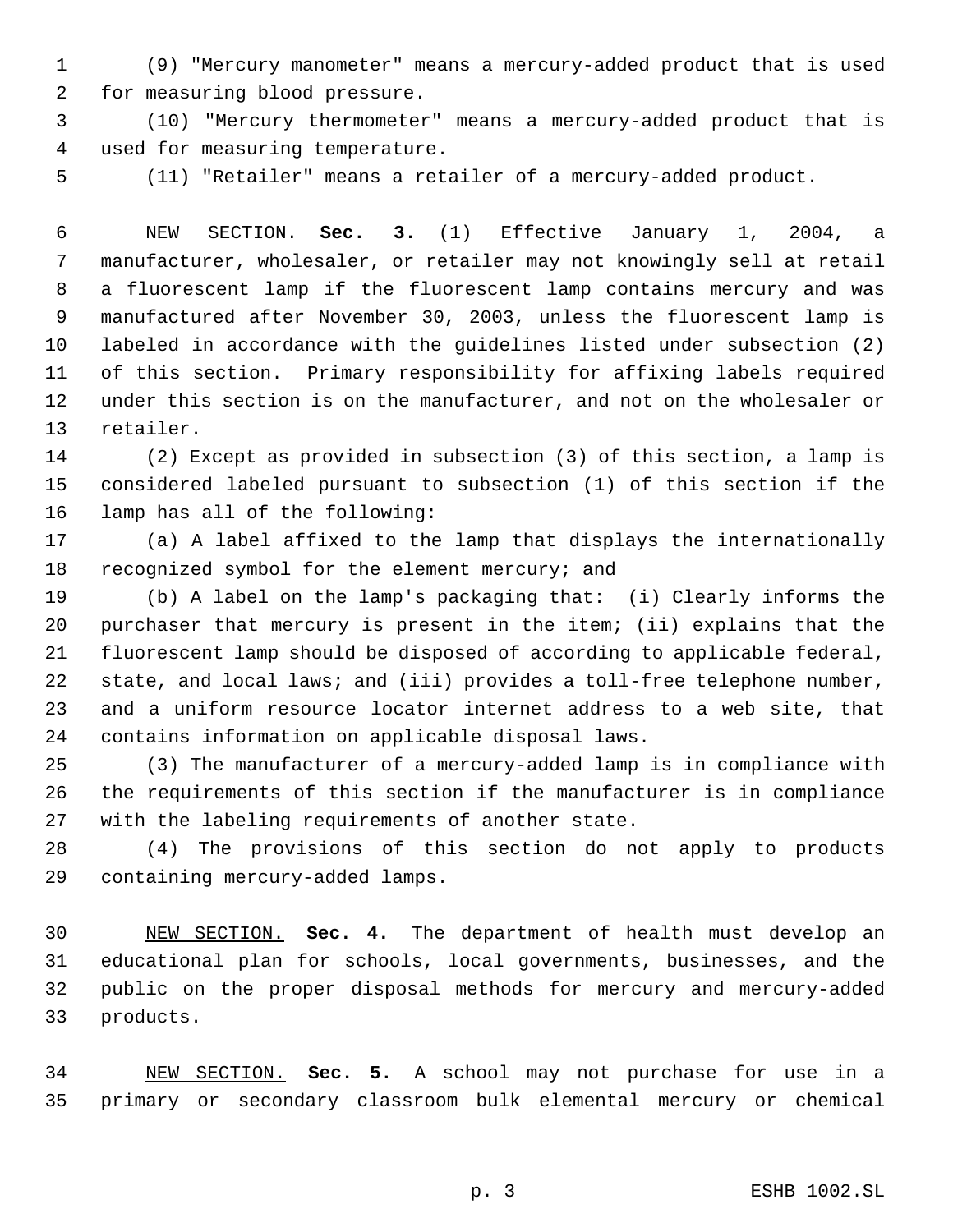mercury compounds. By January 1, 2006, all primary and secondary schools in the state must remove and properly dispose of all bulk elemental mercury, chemical mercury, and bulk mercury compounds used as teaching aids in science classrooms, not including barometers.

 NEW SECTION. **Sec. 6.** (1) Effective January 1, 2006, no person may sell, offer for sale, or distribute for sale or use in this state a mercury-added novelty. A manufacturer of mercury-added novelties must notify all retailers that sell the product about the provisions of this section and how to properly dispose of any remaining mercury-added novelty inventory.

 (2)(a) Effective January 1, 2006, no person may sell, offer for sale, or distribute for sale or use in this state a manometer used to measure blood pressure or a thermometer that contains mercury. This subsection (2)(a) does not apply to:

 (i) An electronic thermometer with a button cell battery containing mercury;

 (ii) A thermometer that contains mercury and that is used for food research and development or food processing, including meat, dairy products, and pet food processing;

 (iii) A thermometer that contains mercury and that is a component of an animal agriculture climate control system or industrial measurement system or for veterinary medicine until such a time as the system is replaced or a nonmercury component for the system or application is available;

 (iv) A thermometer or manometer that contains mercury that is used for calibration of other thermometers, manometers, apparatus, or equipment, unless a nonmercury calibration standard is approved for the application by the national institute of standards and technology;

 (v) A thermometer that is provided by prescription. A manufacturer of a mercury thermometer shall supply clear instructions on the careful handling of the thermometer to avoid breakage and proper cleanup should a breakage occur; or

 (vi) A manometer or thermometer sold or distributed to a hospital, or a health care facility controlled by a hospital, if the hospital has adopted a plan for mercury reduction consistent with the goals of the mercury chemical action plan developed by the department under section 302, chapter 371, Laws of 2002.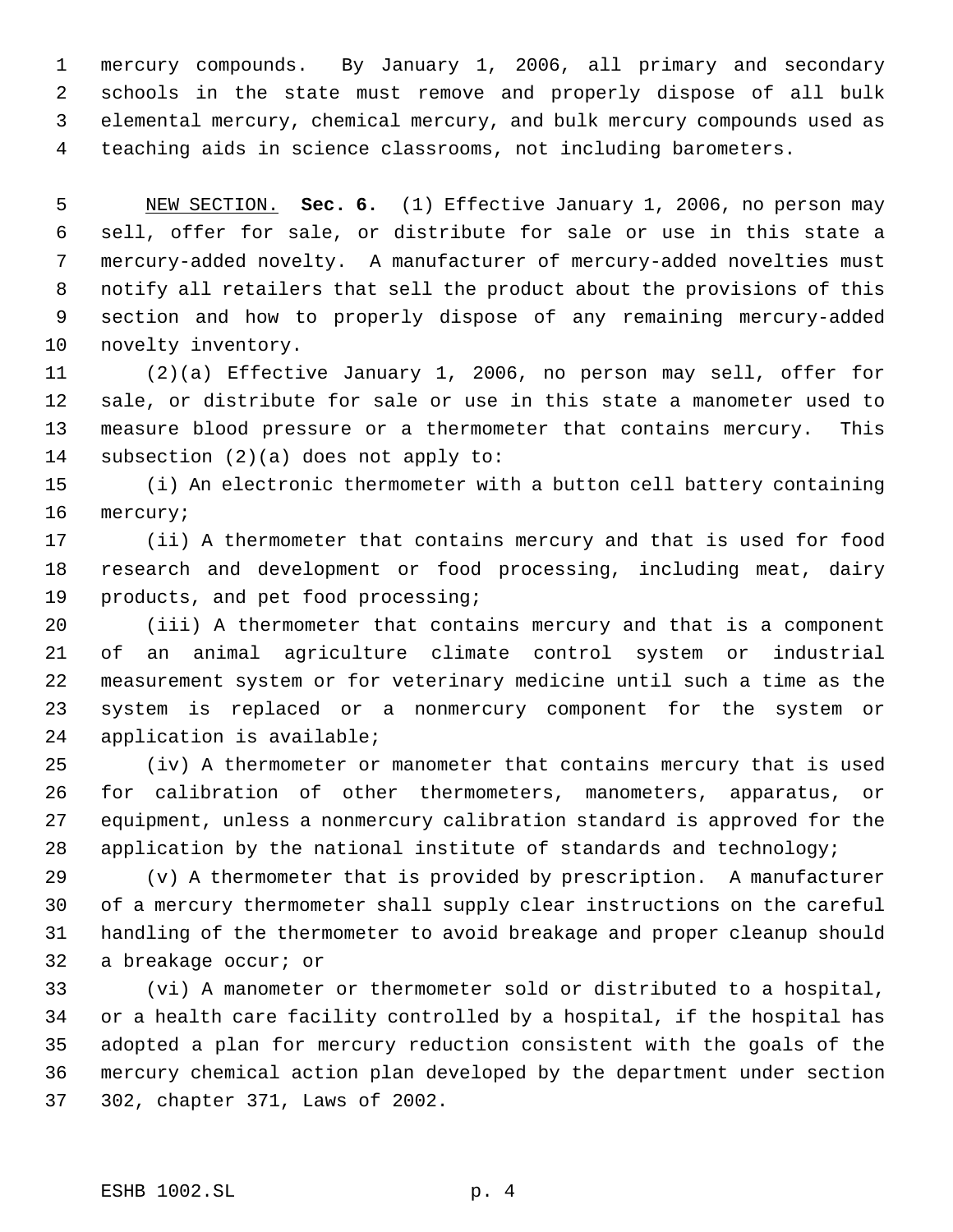(b) A manufacturer of thermometers that contain mercury must notify all retailers that sell the product about the provisions of this section and how to properly dispose of any remaining thermometer inventory.

 (3) Effective January 1, 2006, no person may sell, install, or reinstall a commercial or residential thermostat that contains mercury unless the manufacturer of the thermostat conducts or participates in a thermostat recovery or recycling program designed to assist contractors in the proper disposal of thermostats that contain mercury in accordance with 42 U.S.C. Sec. 6901, et seq., the federal resource conservation and recovery act.

 (4) No person may sell, offer for sale, or distribute for sale or use in this state a motor vehicle manufactured after January 1, 2006, if the motor vehicle contains an automotive mercury switch.

 (5) Nothing in this section restricts the ability of a manufacturer, importer, or domestic distributor from transporting products through the state, or storing products in the state for later distribution outside the state.

 NEW SECTION. **Sec. 7.** (1) The department of general administration must, by January 1, 2005, revise its rules, policies, and guidelines to implement the purpose of this chapter.

 (2) The department of general administration must give priority and preference to the purchase of equipment, supplies, and other products that contain no mercury-added compounds or components, unless: (a) There is no economically feasible nonmercury-added alternative that performs a similar function; or (b) the product containing mercury is designed to reduce electricity consumption by at least forty percent and there is no nonmercury or lower mercury alternative available that saves the same or a greater amount of electricity as the exempted product. In circumstances where a nonmercury-added product is not available, preference must be given to the purchase of products that contain the least amount of mercury added to the product necessary for the required performance.

 NEW SECTION. **Sec. 8.** The department is authorized to participate in a regional or multistate clearinghouse to assist in carrying out any of the requirements of this chapter. A clearinghouse may also be used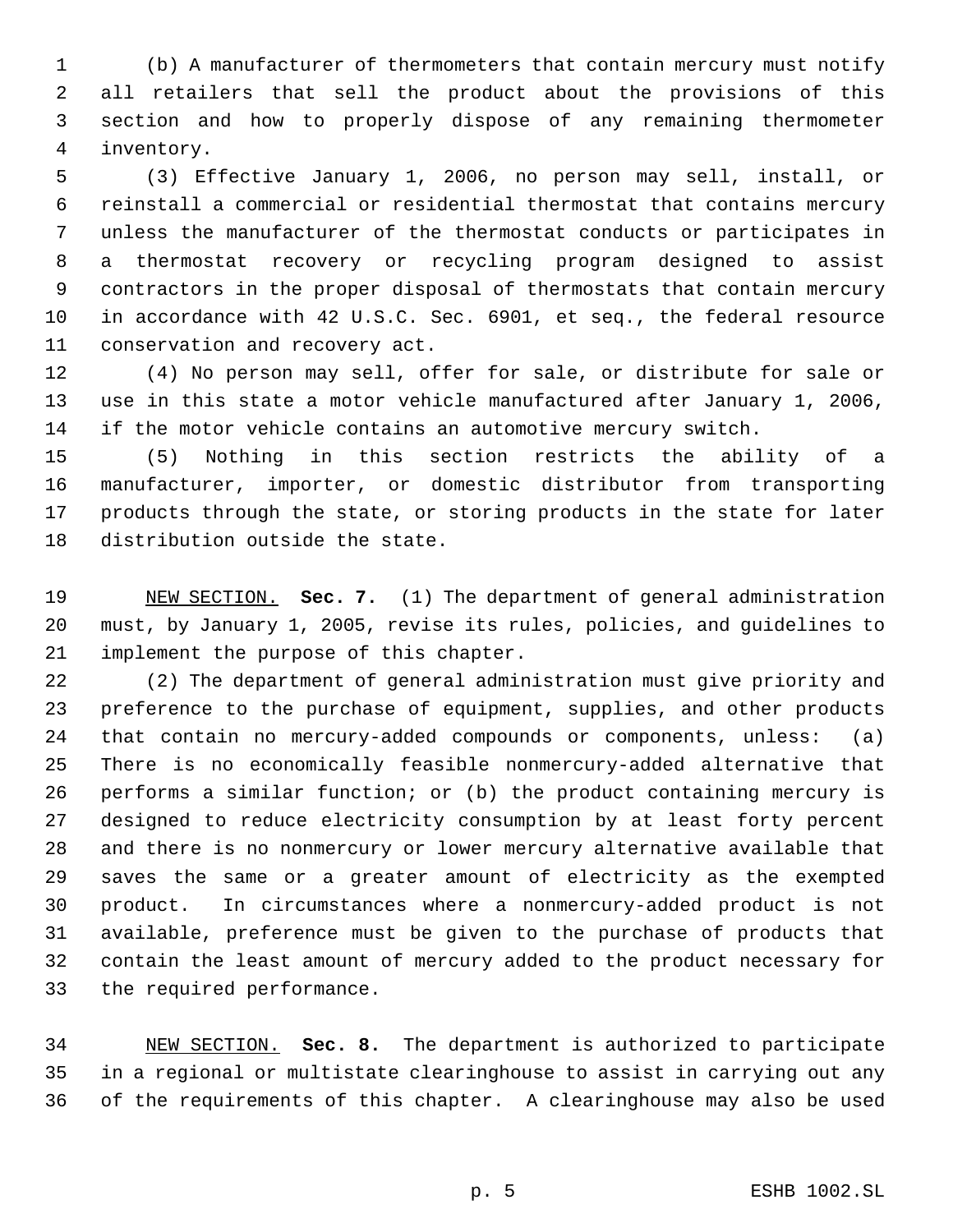for examining notification and label requirements, developing education and outreach activities, and maintaining a list of all mercury-added products.

 NEW SECTION. **Sec. 9.** A violation of this chapter is punishable by a civil penalty not to exceed one thousand dollars for each violation in the case of a first violation. Repeat violators are liable for a civil penalty not to exceed five thousand dollars for each repeat violation. Penalties collected under this section must be deposited in the state toxics control account created in RCW 70.105D.070.

 NEW SECTION. **Sec. 10.** Nothing in this chapter applies to crematories as that term is defined in RCW 68.04.070.

 NEW SECTION. **Sec. 11.** Any fiscal impact on the department or the department of health that results from the implementation of this chapter must be paid for out of funds that are appropriated by the legislature from the state toxics control account for the implementation of the department's persistent bioaccumulative toxic chemical strategy.

 NEW SECTION. **Sec. 12.** Nothing in this chapter applies to prescription drugs regulated by the food and drug administration under the federal food, drug, and cosmetic act (21 U.S.C. Sec. 301 et seq.), to biological products regulated by the food and drug administration under the public health service act (42 U.S.C. Sec. 262 et seq.), or to any substance that may be lawfully sold over-the-counter without a prescription under the federal food, drug, and cosmetic act (21 U.S.C. Sec. 301 et seq.).

 NEW SECTION. **Sec. 13.** Nothing in section 3, 6 (1), (3), or (4), or 7 of this act applies to medical equipment or reagents used in medical or research tests regulated by the food and drug administration under the federal food, drug, and cosmetic act (21 U.S.C. Sec. 301 et seq.).

NEW SECTION. **Sec. 14.** The department of ecology shall petition